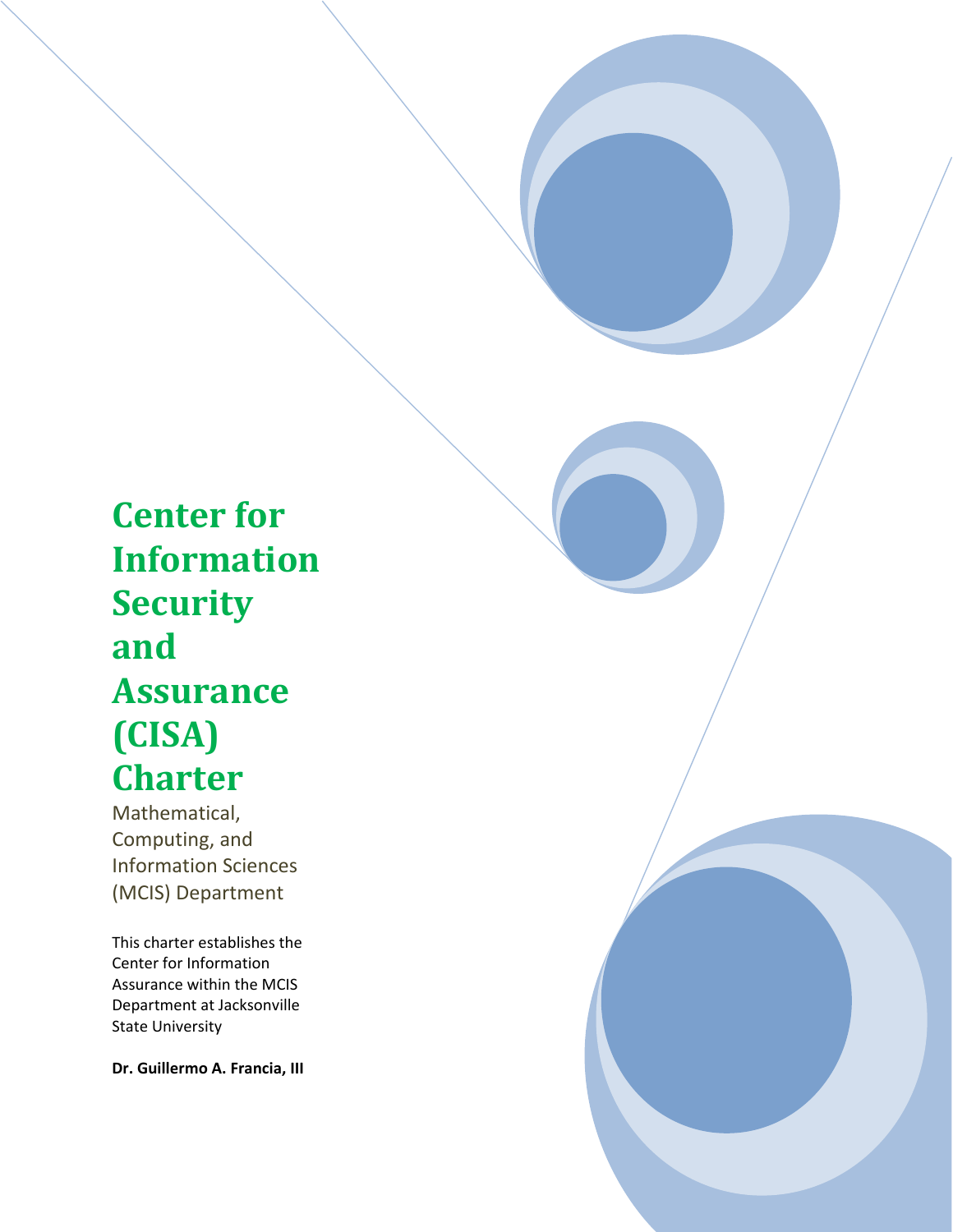# **Contents**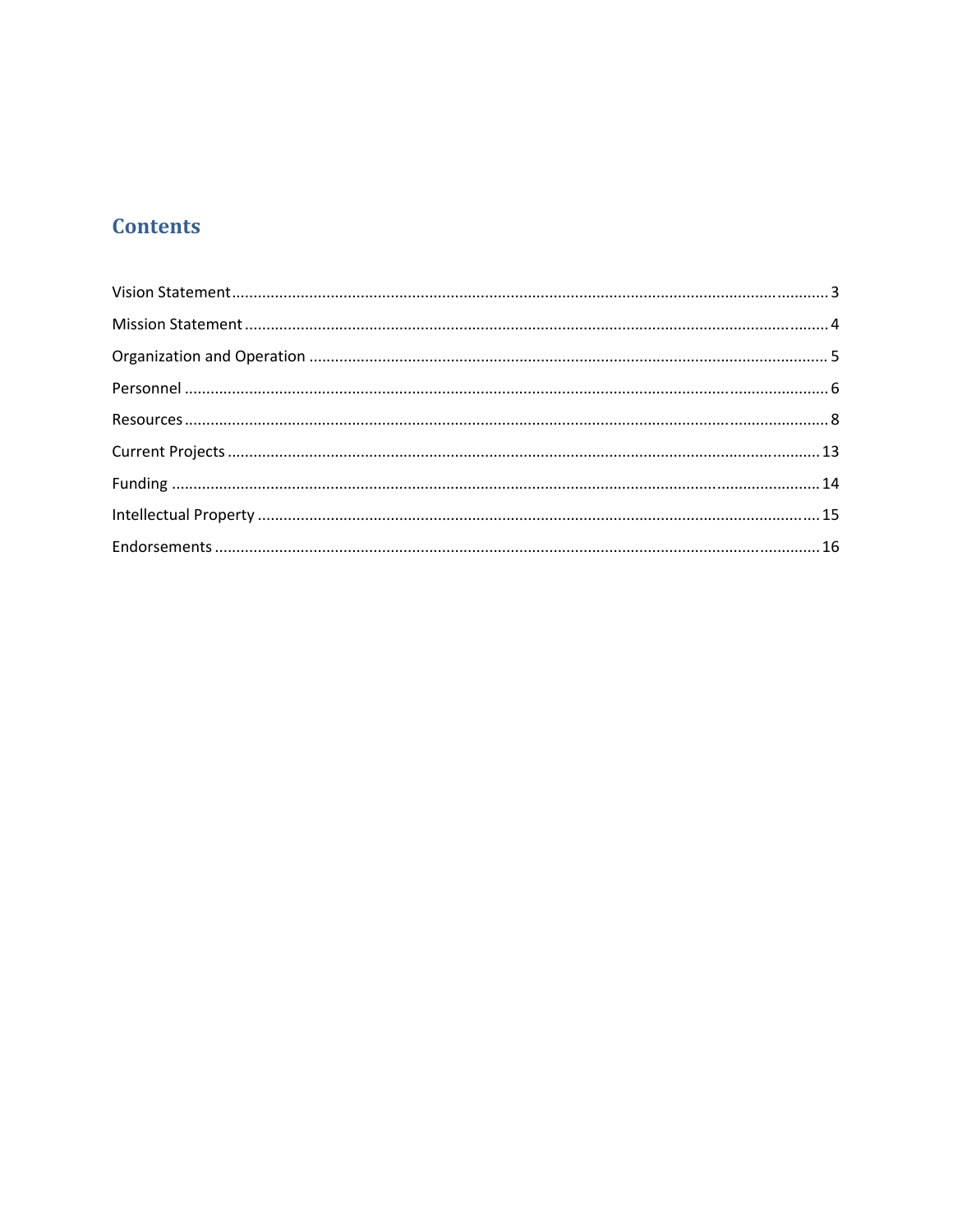## **Vision Statement**

The vision of the Center for Information Security and Assurance (CISA) is to provide leadership for information security and assurance (ISA) education, research, and practice, to promote collaborative ISA activities within and outside the JSU boundaries, to prepare the next generation of professionals in embarking on a life-long commitment to ISA based on ethical and professional conduct, and to pursue excellence in ISA technology and practice.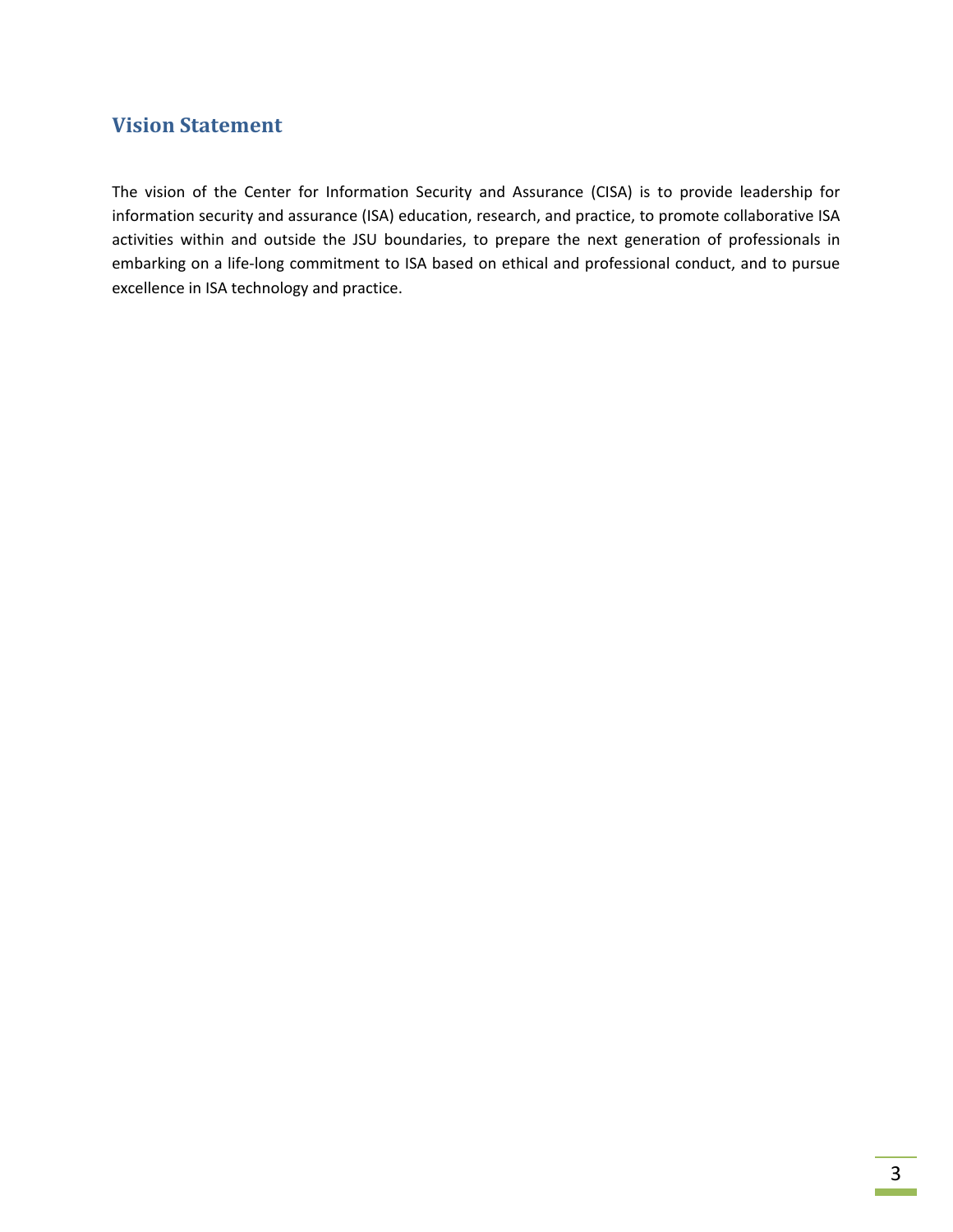### **Mission Statement**

The Mathematical, Computing, and Information Sciences (MCIS) Department's Center for Information Security and Assurance (CISA) provides an avenue for research and education in computer and network security, digital forensics, cryptography, risk assessment and mitigation, disaster recovery and management, security regulations and compliance, and information security management.

CISA facilitates the partnerships and collaborations across disciplines at Jacksonville State University and community colleges in Northeast Alabama in the areas of critical and national need. CISA represents an exciting and clear vision toward contributing to the national information assurance infrastructure and manpower development.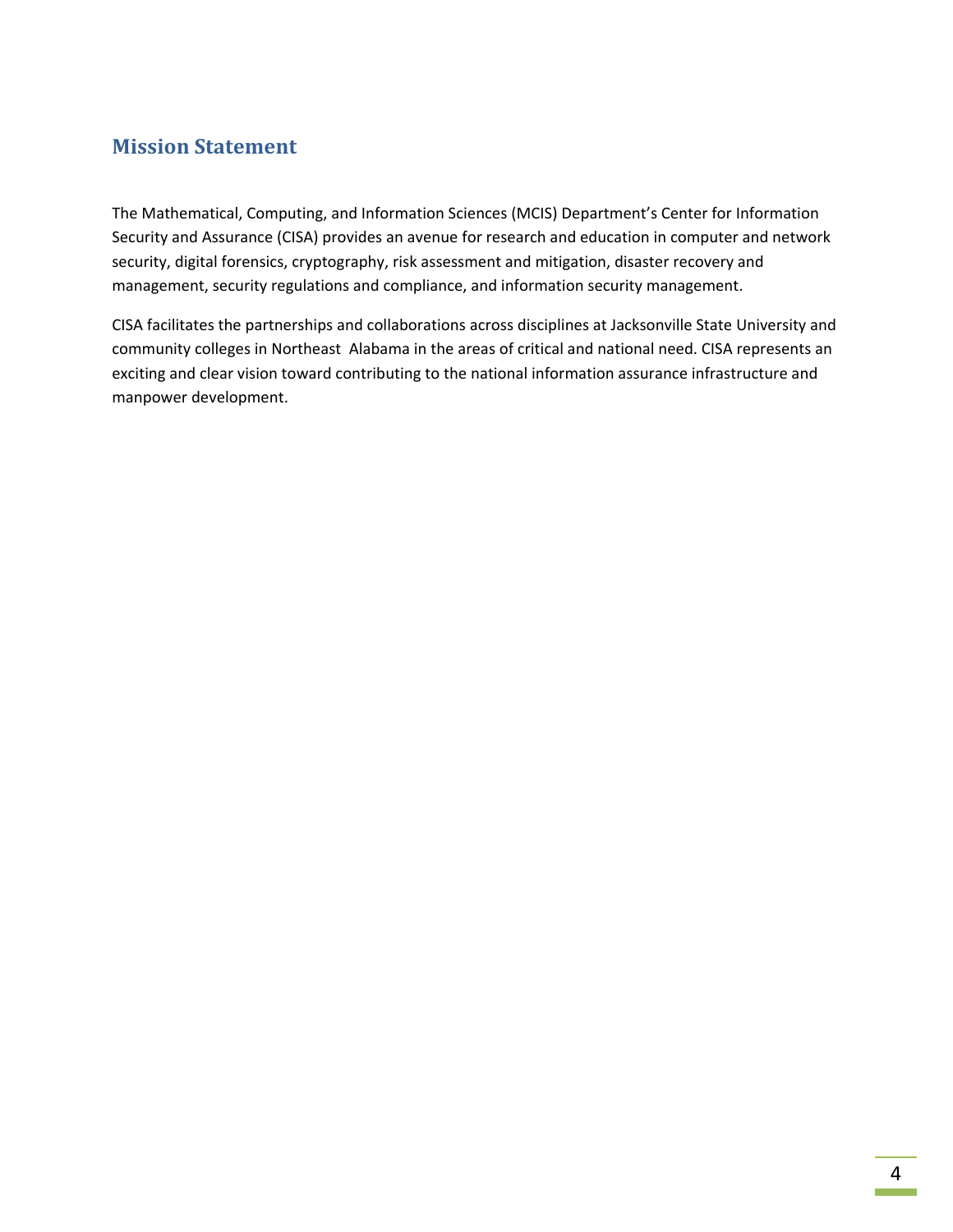# **Organization and Operation**

The CISA is composed of a group of scientists and professionals dedicated to promoting and enhancing information security and assurance research and curriculum. A tenured faculty member with at least an Associate Professor rank is designated a senior scientist. A Ph.D member with at least an Assistant Professor rank is designated a scientist. All other members are given the appropriate and specific area specialist designation.

The organization is headed by a Director who is assisted by two Associate Directors who manage the two main areas of ISA: research and education.

The center is in operation throughout the year. Published research activities will be maintained as technical reports and disseminated through the center's website: http://mcis.jsu.edu/cisa. The center's annual report will also be published on the same web site.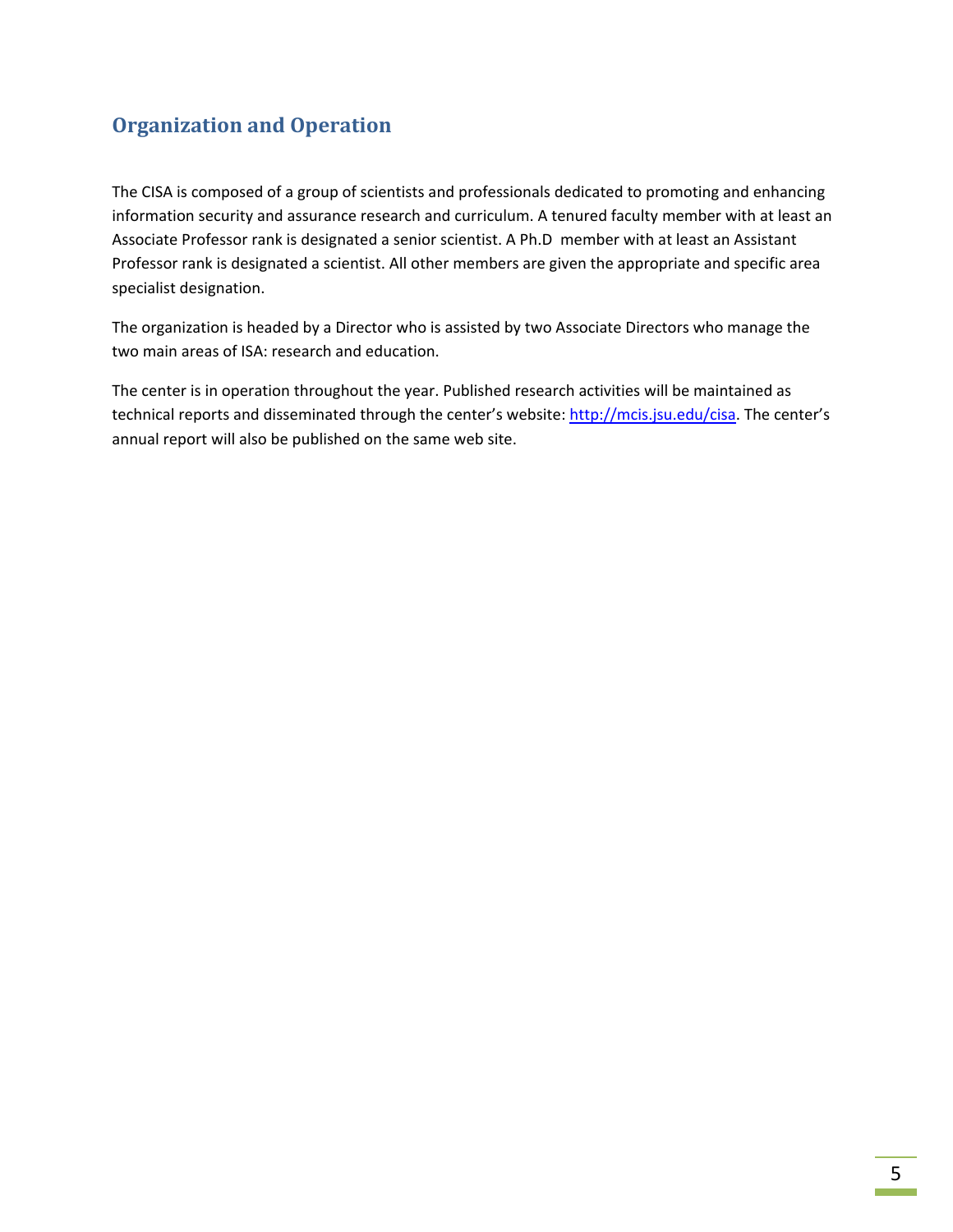### **Personnel**

Dr. Guillermo A Francia, III Director and Professor of Computer Science Management of Information Security, Regulatory Compliance, Network Security, Digital Forensics Ayers Hall 228 gfrancia@jsu.edu

Dr. Monica Trifas Associate Director of ISA Education Image Processing and Data Visualization Jacksonville State University Ayers Hall 245 atrifas@jsu.edu

Dr. Aaron Garrett Associate Director of ISA Research Cryptography and Optimization Jacksonville State University Ayers Hall 231 agarrett@jsu.edu

Dr. Donnie Ford Senior Scientist and Professor AI and Security Management Jacksonville State University Ayers Hall 244 dford@jsu.edu

Dr. Sri Krishnaprasad Senior Scientist and Professor Systems Security and High Performance Computing Jacksonville State University Ayers Hall 240 skp@jsu.edu

Dr. Chi‐Chin Chao Senior Scientist and Associate Professor Database Security and Modeling Jacksonville State University Ayers Hall 249 cchao@jsu.edu

Dr. Andrew Ciganek Scientist and Assistant Professor Software Engineering and Culture Aspects Jacksonville State University Ayers Hall 234 aciganek@jsu.edu

Dr. Ming Yang Scientist and Assistant Professor Digital Forensics and Image Processing Jacksonville State University Ayers Hall 239 myang@jsu.edu

Dr. David Thornton Scientist and Assistant Professor Simulation and Human Computer Interface Jacksonville State University Ayers Hall 229 thornton@jsu.edu

Dr. Jeffrey Zanzig Senior Scientist and Associate Professor Security Regulations, Auditing, and Compliance Jacksonville State University Merrill Hall 210 jzanzig@jsu.edu

Dr. Jane Kushma Senior Scientist and Associate Professor Disaster Recovery and Management Jacksonville State University 1136 Bldg. 3181 Ft. McClellan jkushma@jsu.edu

Dr. John Spain Scientist and Assistant Professor Risk Assessment and Methodologies, Information Security Management 1138 Bldg. 3181 Ft. McClellan jspain@jsu.edu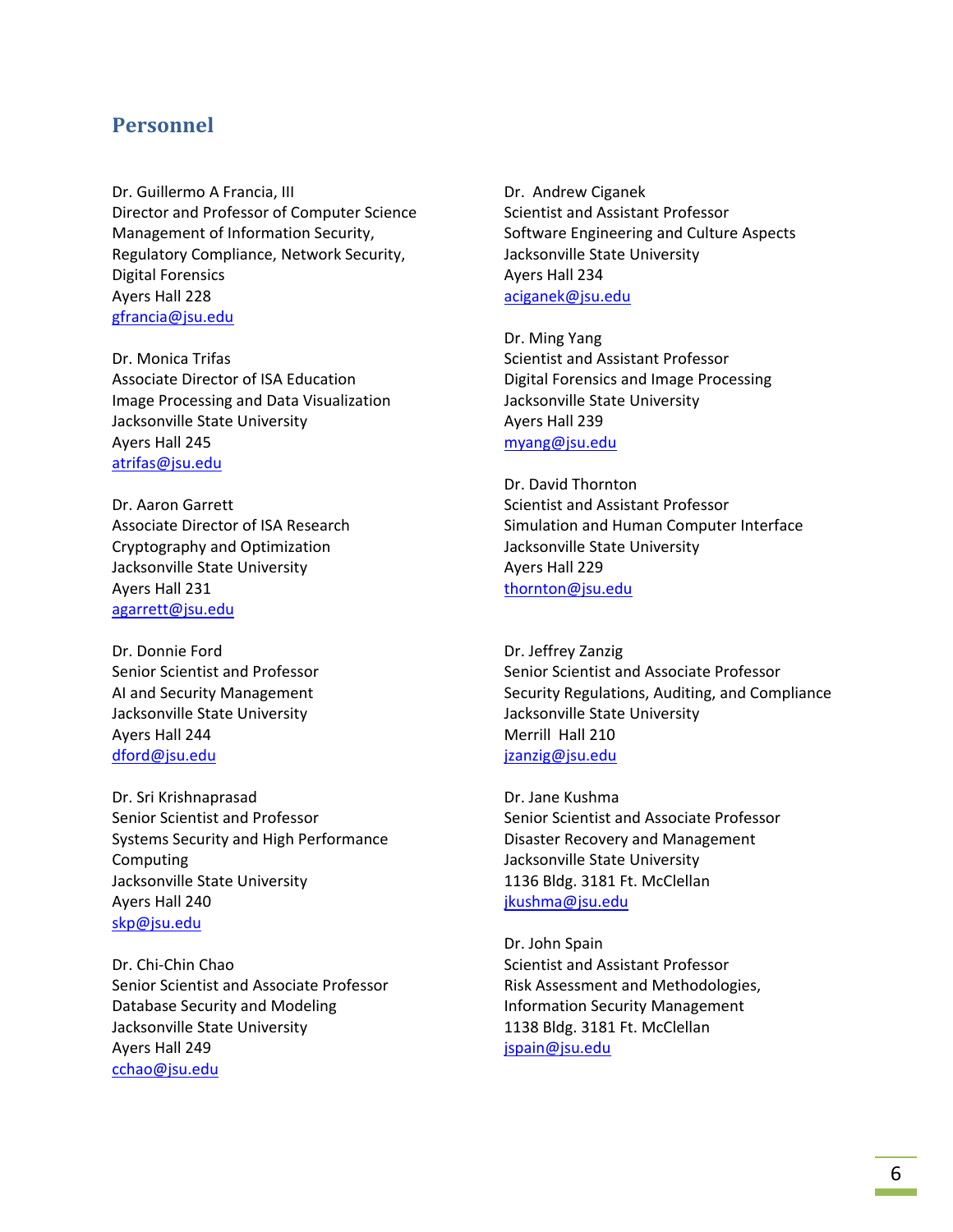Ms. Sheila Lancaster Information Security Education Specialist Gadsden State Community College slancaster@gadsdenstate.edu

Mr. Frank Cornutt Network Security Specialist and Instructor Gadsden State Community College fcornutt@hotmail.com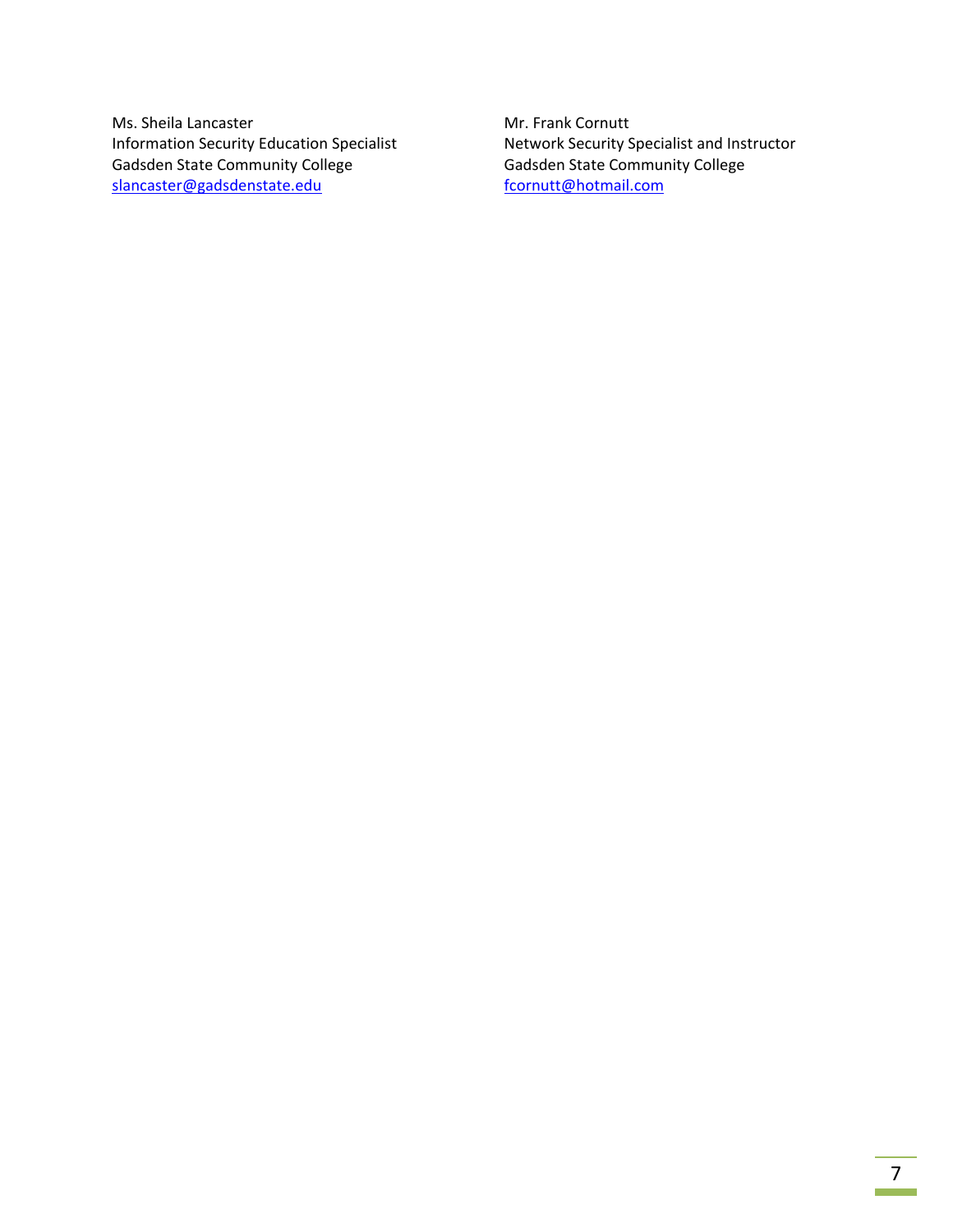### **Resources**

### **LABORATORIES**

The CISA resources include two laboratories and conference rooms equipped with networked desktop computers that are configured with multiple operating systems, including Windows 2008 Server, Windows 2003 Server, Windows Vista Ultimate/Business, Windows XP SP2, Fedora Linux, Solaris 10, Ubuntu Linux, BSD Linux, Mac OSX, and Debian Linux. Several of these computers are also configured for Virtualization technology which includes VMWare, Xen, and MS Virtual Server. In addition, these laboratories are equipped with wireless devices such as laptop computers, PDAs, Wimax, and GPS receivers. Data gathering and analysis for digital forensics are facilitated by state‐of‐the art hardware and software tools such as disk jockey forensic kit, Paraben's SIM card seizure kit, and disk imaging kits.

The laboratory equipment and tools are optimized for educational hands‐on experimentations, empirical testing, and research. Education and research activities currently supported are:

- Disk and flash‐drive forensics
- Network security
- Intrusion detection and prevention
- Wireless security
- Cryptography
- Cell Phone forensics
- Steganography
- Security Visualization
- Security log analysis
- Compliance tools
- Virtualization security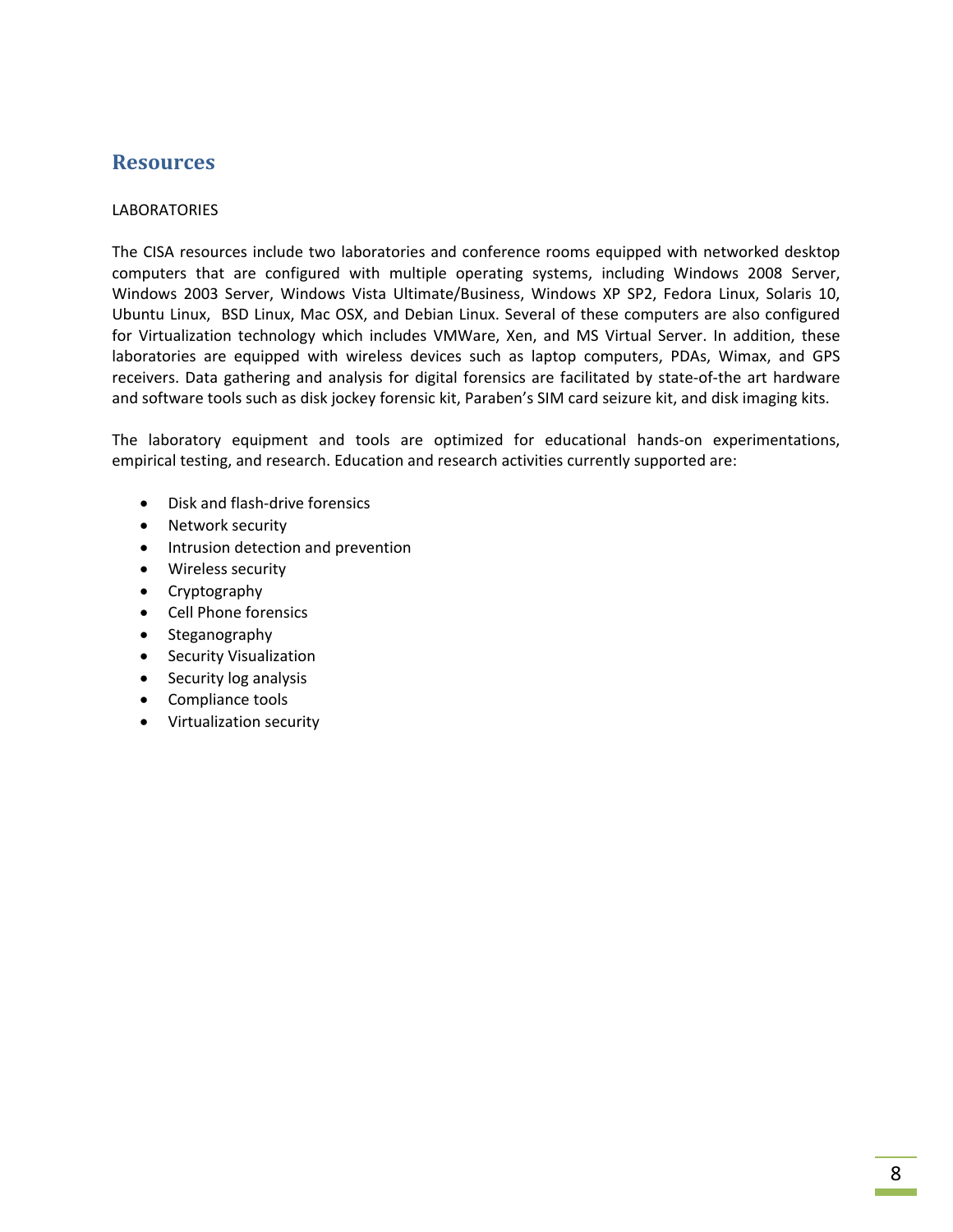

**Figure 1. Digital Forensics Equipment**



**Figure 2. Wireless Stations**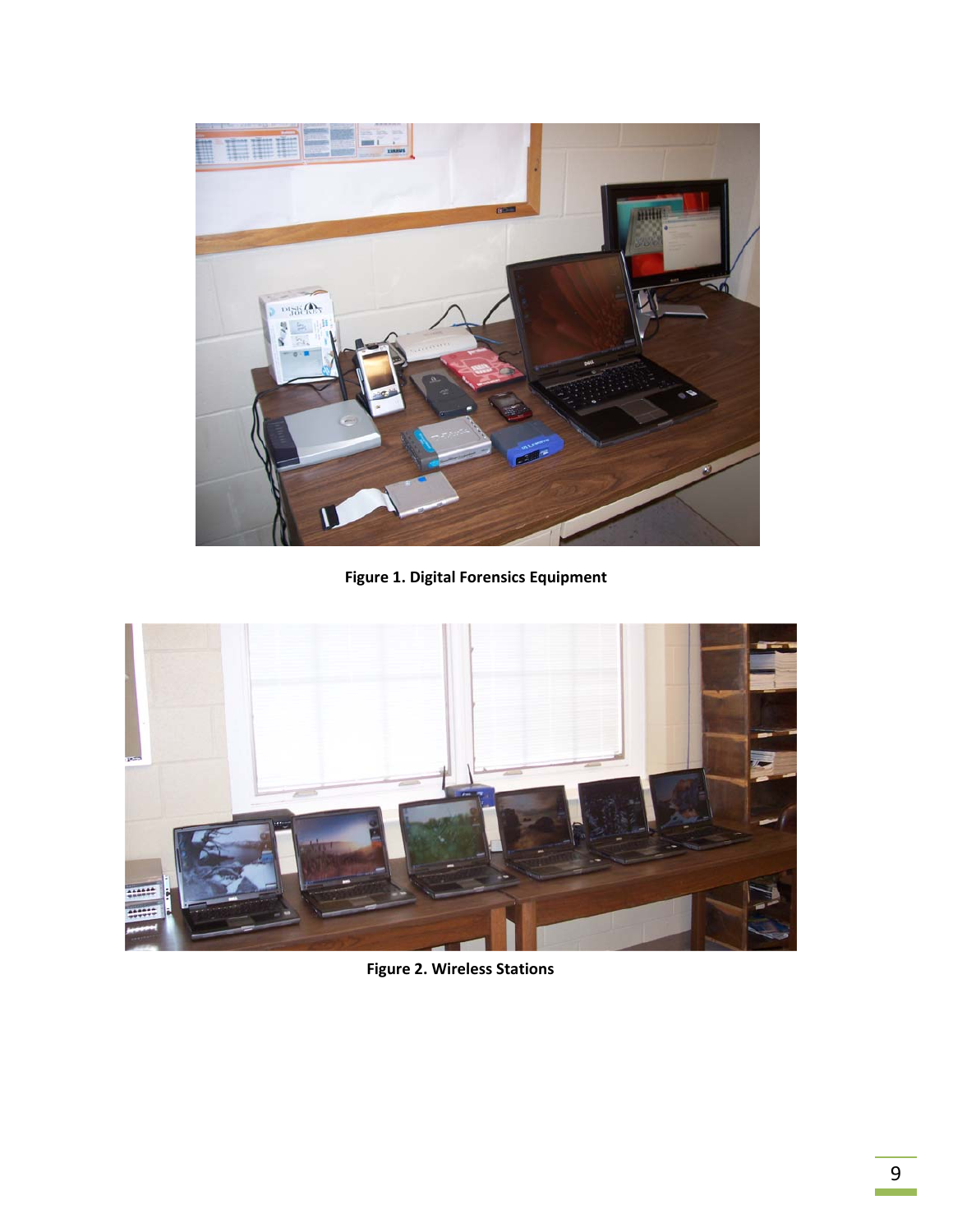

**Figure 3. Heterogeneous Network**



**Figure 4. Dedicated Servers**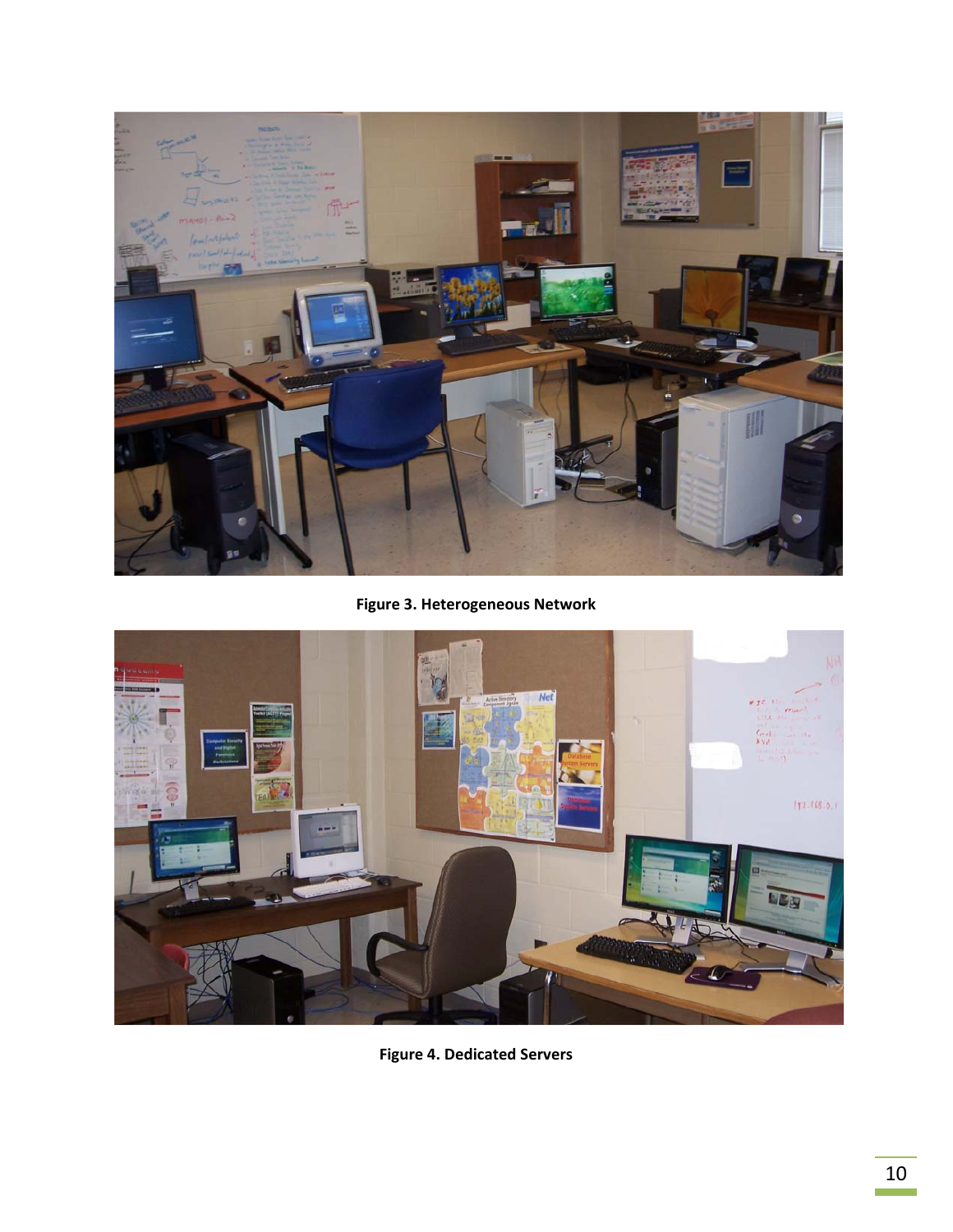

Figure 5. Secured CISA Lab Entry



**Figure 6. Mini Library**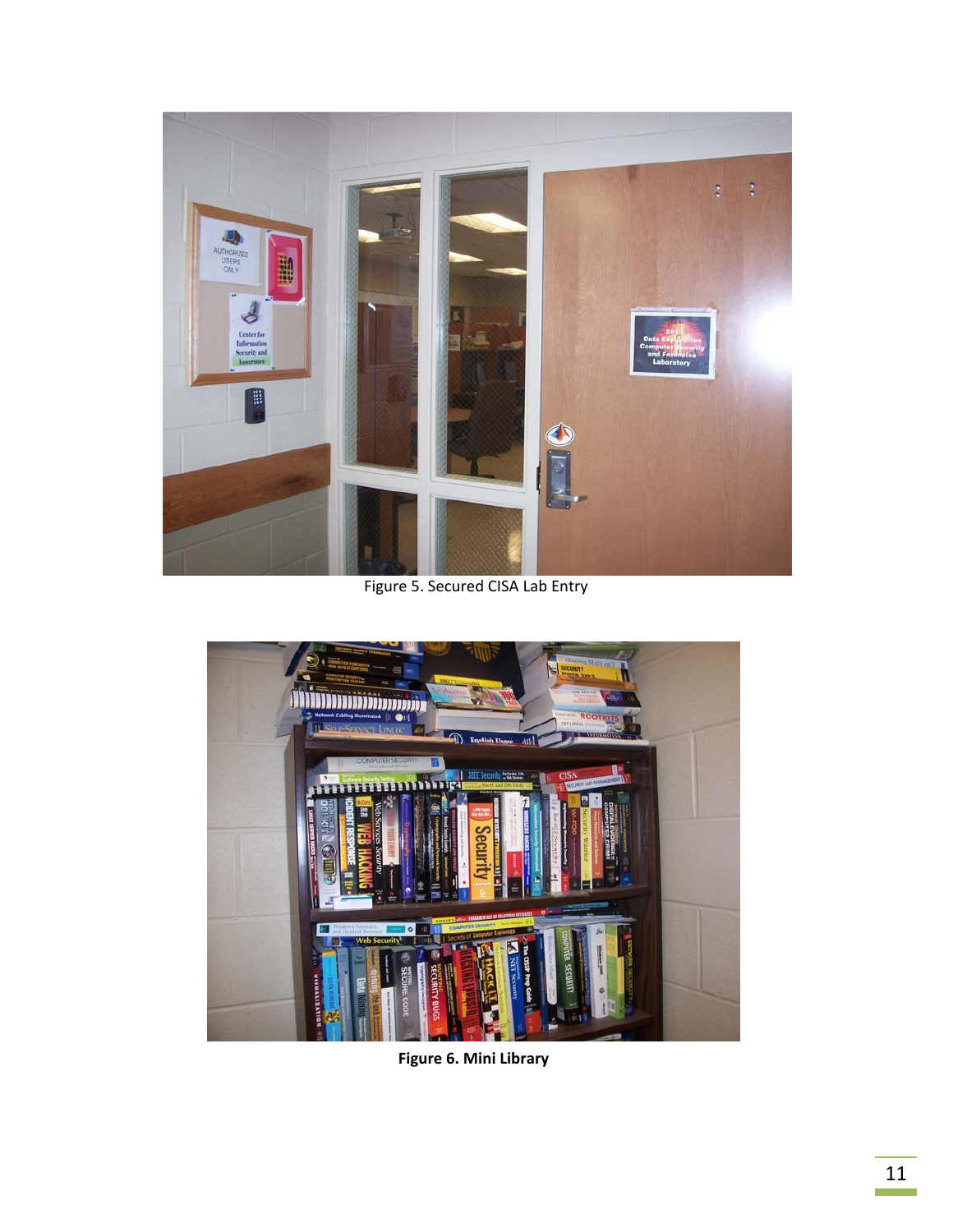#### PERIODICALS, BOOKS, JOURNALS and OTHER PUBLISHED MATERIALS

#### Heterogeneous

Published materials on security and information assurance topics are readily available through JSU Library's print and online collections. JSU's online collections include the entire ACM digital library, IEEE Computer, IEEE Security and Privacy, IEEE Transactions on Software Engineering, IEEE Intelligent Systems, IEEE Transactions on Parallel and Distributed Systems. In addition, several security‐related books, monographs, magazines, and journals are available in the CISA's mini‐library. Magazine subscriptions include Information Security, TechNet, Visual Studio, Government Computer News, ComputerWorld, NetworkWorld, Systems Management, Network Computing, CSO, SD Times, Embedded Systems Design, CIO, Dr. Dobbs, Better Software, Software Test and Performance, and Communications of the ACM.



**Figure 7. Some Lab Subscriptions**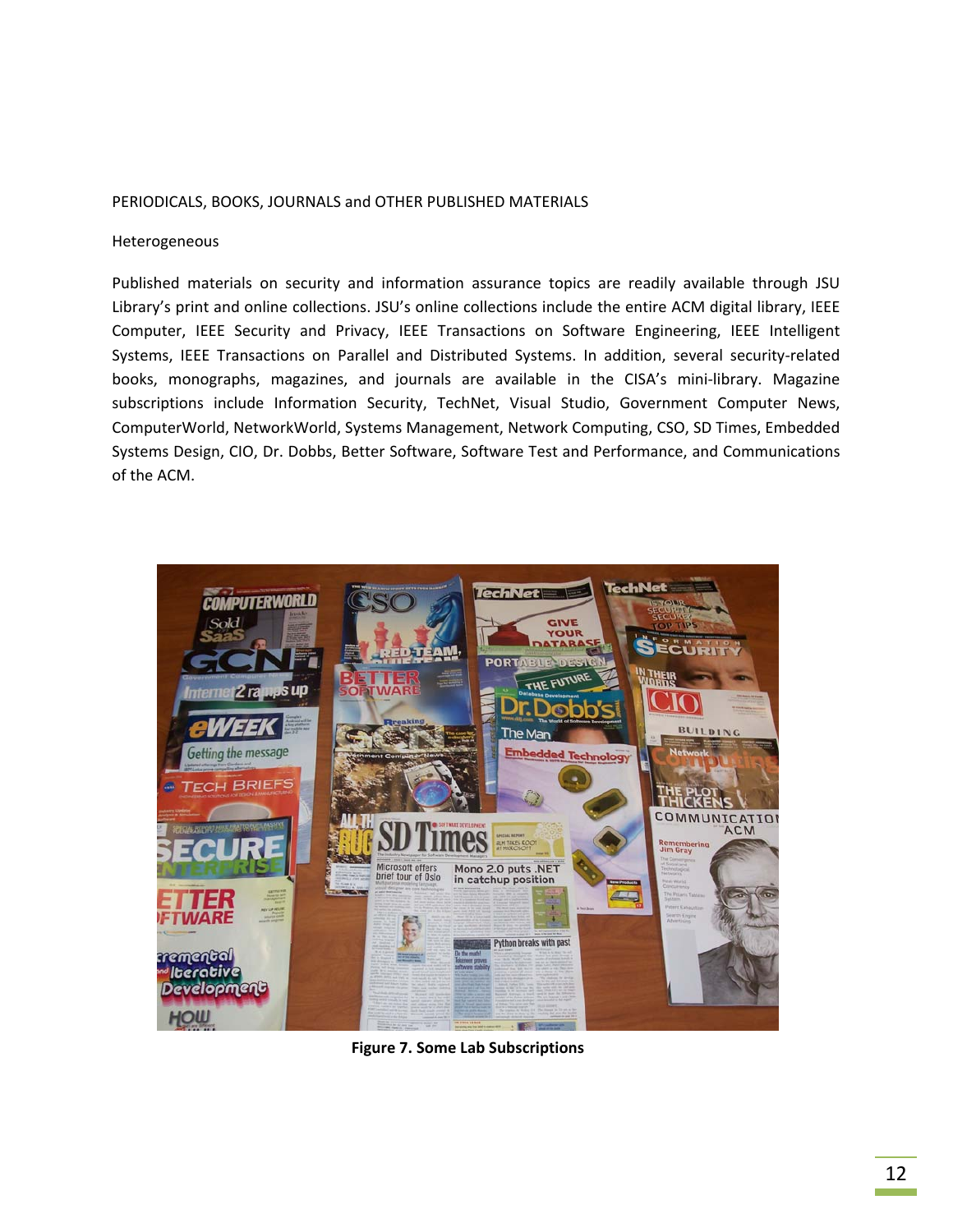# **Current Projects**

### **Curriculum Development**

- Laboratory Projects under development
	- o Virtualization using Windows Virtual Server, VMWare, and Xen
	- o Virtualization Security
	- o Visualization of security log data
	- o Forensics analysis of mobile devices
	- o Wireless penetration testing
	- o Vulnerability analysis
- Course modules under development
	- o Secure coding
	- o Compliance of security regulation
	- o Web services security
	- o End user security awareness

### **Research**

- Security of medical images
- Formal model of security regulation compliance
- Compliance metrics and benchmarks
- Data mining of log files
- Resiliency metrics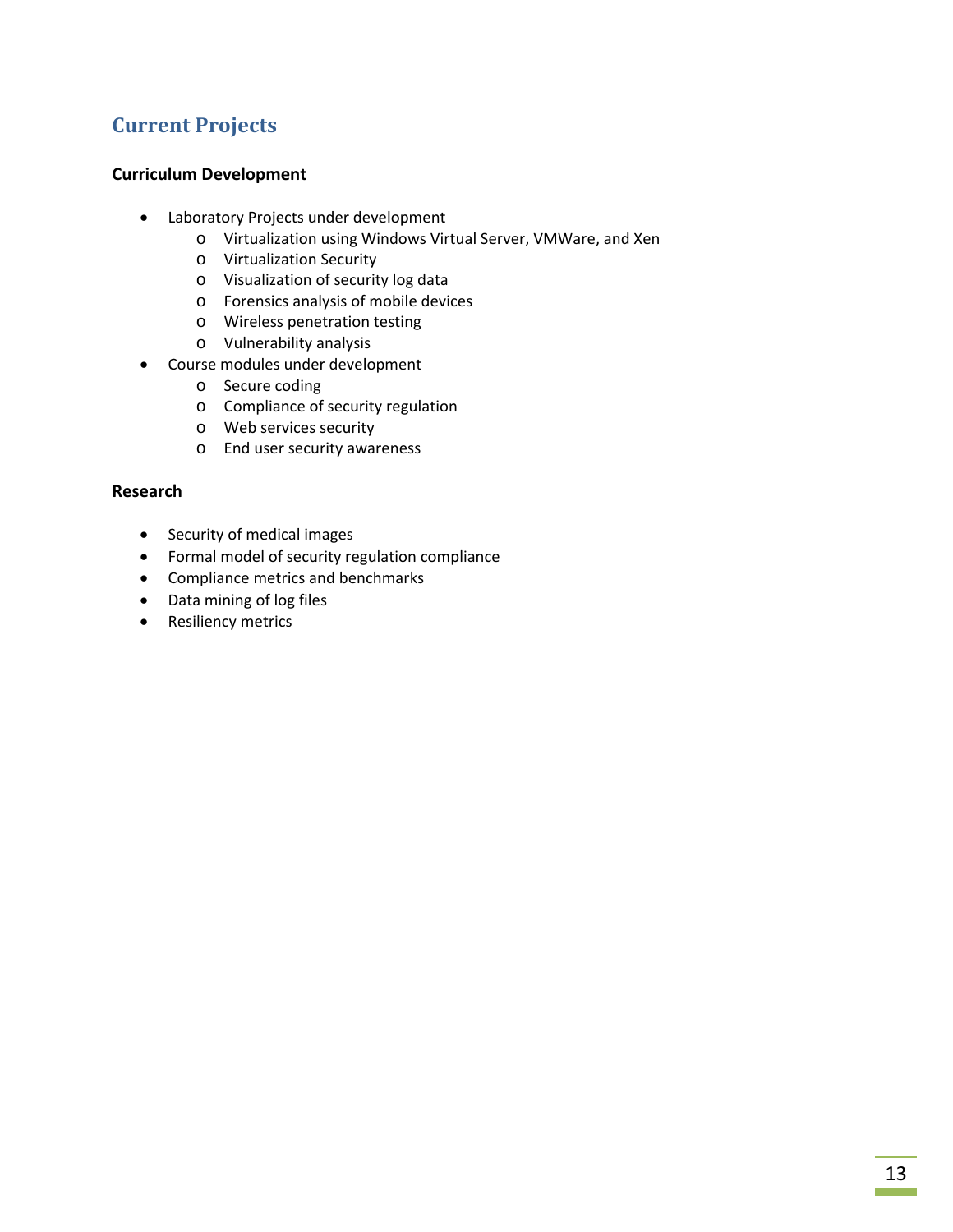# **Funding**

The Center evolved using the available resources in personnel and equipment.

Equipment and supplies are funded by numerous external grants and by the Technology Replacement Program at JSU. The grants that facilitated the procurement of equipment and supplies for the two laboratories were received from the National Science Foundation (NSF), Microsoft Corporation, JSU Faculty Research Grant Program, VMware Corporation, and IBM Corporation.

Future plans include the rejuvenation of proposal writing efforts to continue to seek internal and external funding for CISA programs.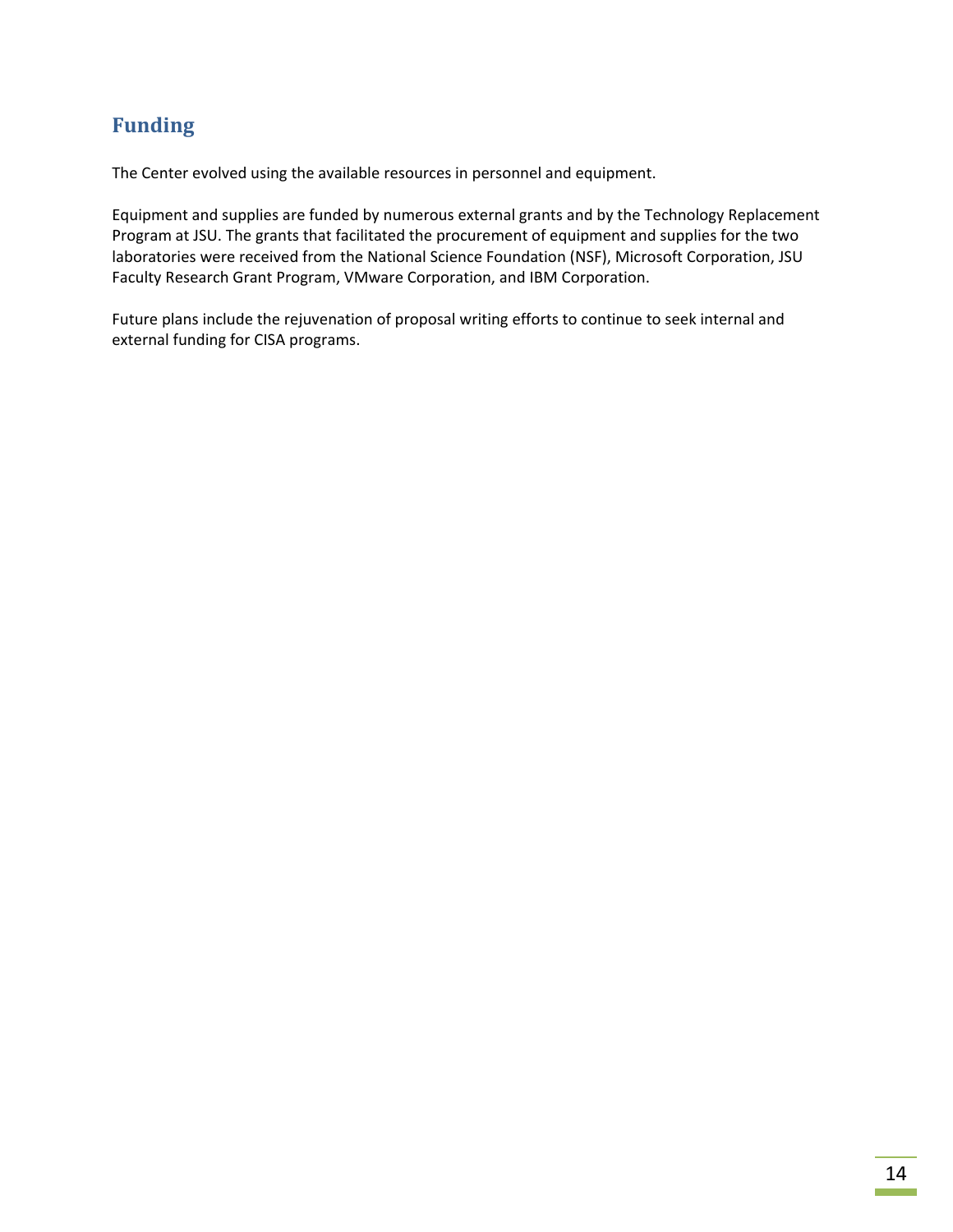## **Intellectual Property**

The CISA approach to intellectual property is in conformance with Jacksonville State University's guidelines and policies as stated in Section 6.7 of JSU's Faculty Handbook. Section 6.7 of the handbook is reproduced below.

### *6.7 PATENTS, COPYRIGHTS, AND INTELLECTUAL PROPERTY*

*Consistent with the University's objectives of supporting faculty research and maintaining a reputable academic standing, faculty members are encouraged to engage in scholarly activities that may result in the creation of patents and copyrights. Faculty members shall retain ownership of copyrights and patent rights from individual creative works if no substantial aid from the University or from an outside agency operating through official University channels is received.* 

*Rights pertaining to materials that result from University‐assisted efforts, externally sponsored efforts, and University‐assigned efforts shall be determined in accordance with the terms of the Jacksonville State University Manual of Policies and Procedures.*